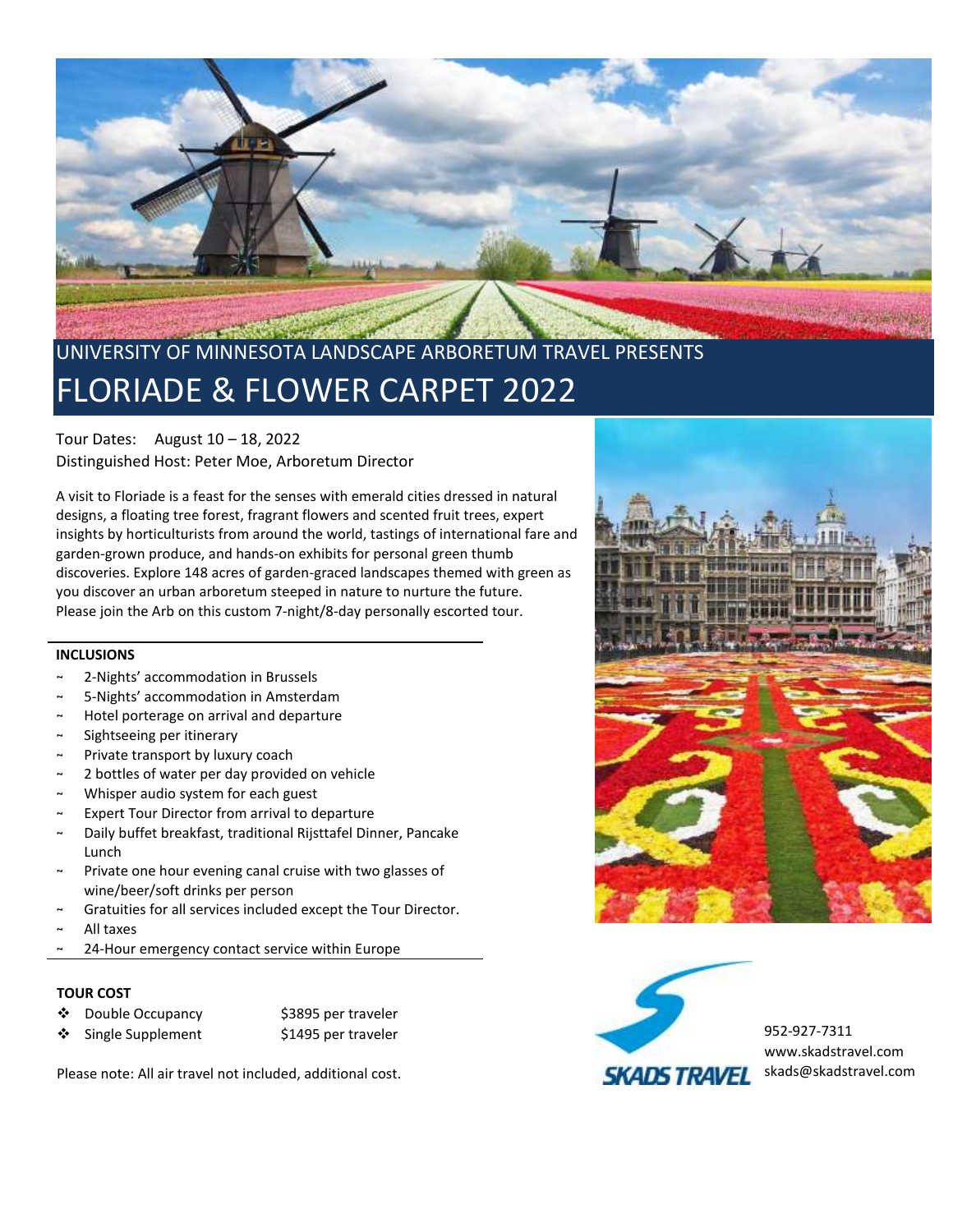Depart USA for overnight flights to Brussels

## **DAY 2**

Your CUSTOM TOUR GUIDE will meet your group at the Brussels airport and accompany you to your hotel.

After checking into the hotel this afternoon, the tour guide will take guests on a walking tour of the Old Town, situated in the heart of the city centre. Explore the lovely narrow streets lined with beautiful historic buildings and end at the Grand Place which is where the famous **BRUSSELS FLOWER CARPET** has been unveiled and will remain on show until the 15<sup>th</sup> August.

## **DAY 3**

Today, you will be taken on a full day sightseeing tour to the beautiful city of Bruges.

En-route stop in Ghent for a short walking tour. This undiscovered Flemish jewel of a city is well worth a visit and guests will have the opportunity to visit St Bavo's Cathedral to see one of Belgium's most famous works of art – the Mystic Lamb by Van Eyck.

Continue on to Bruges with its canals, cobbled streets and medieval buildings. Once one of the biggest and richest towns in Northern Europe, this medieval city has managed to preserve its rich history and charm. The Market square is the bustling heart of the city.

## **DAY 4**

After breakfast this morning leave Belgium and travel to Amsterdam – the capital city of the Netherlands. Stop en-route in the Hague, home of the Dutch Royal Family and the administrative capital of the Netherlands. Guests will have a guided walking tour and a visit to the Mauritshuis Museum which holds one of the world's finest collections of paintings. Lunch is at leisure. After departing the Hague a short stop will be made at the impressive Three Sisters Windmills in Stompwijk. Lastly, visit the Botanical gardens of the University of Leiden, which were laid out in 1594 by the famous botanist Carolus Clusius and are said to be where the famous tulip was first cultivated. During the visit you have a chance to see the living history of plants. Arrive in Amsterdam by early evening. Dinner is at leisure this evening.

## **DAY 5**

Amsterdam is a city of culture, art and history all elaborately intertwined. One of the best ways to explore the city is on foot, wandering along the many streets and alleys that run along the banks of the canals. Discover the historic center beginning with Dam Square, which is bordered by the Royal Palace. Take in the fine views of the canals and gabled houses of the Canal Ring.

This morning, you will visit the Rijksmuseum, the Netherlands' greatest museum. It houses a truly remarkable collection of paintings, sculptures and objects covering 800 years of Dutch History and is home to the Dutch masters Rembrandt, Vermeer and Van Gogh.

Entrance to the Van Gogh Museum is also included today (a 5-minute walk from the Rijksmuseum). After a quick but delicious lunch at a traditional Pancake House a visit to the Hortus Botanical Gardens is included this afternoon. The Hortus Botanicus Amsterdam is one of the oldest botanical gardens in the world. Today, more than 4,000 plant species grow in the garden and greenhouses. The hortus is located in the plantage district at the edge of the hectic center of Amsterdam. Behind the 300-year-old gates, however, the bustle of the city seems to disappear. Enjoy the ever changing garden, greenhouses with butterflies and cacti, the monumental Palmhouse and the impressive Tree-Climate greenhouse.

This evening enjoy a one hour private canal cruise with refreshments aboard an authentic Amsterdam salon boat.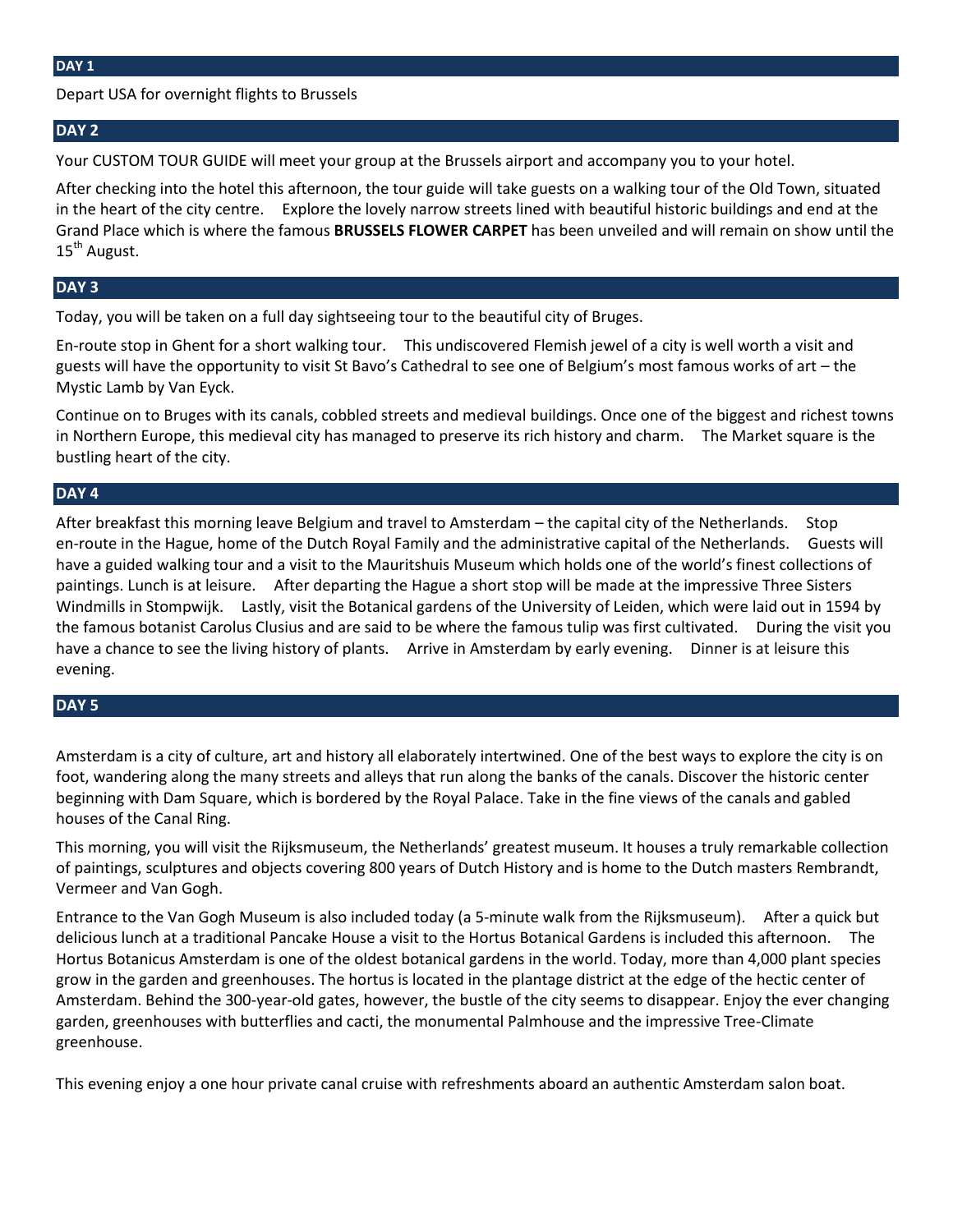After breakfast this morning, depart for a full-day sightseeing into the province of Gelderland to discover The Hoge Veluwe National Park. On arrival in the park, visit the Kröller-Müller Museum which contains a significant collection of Van Gogh's paintings, some of which were inspired by the landscape of the park. Stroll through the sculpture gardens which include works by Rodin, Moore and Hepworth among others, and have been continually updated with new designers throughout the years. Lunch at leisure.

After lunch, a visit to Kaastel de Haar has been arranged. The Kaastel de Haar is the biggest and most luxurious castle in the Netherlands and has links to the Van Zuylen and Rothschild families. In the true style of a fairy-tale castle, it rises majestically from the stunning landscaped gardens. You will have a tour of the castle and time to explore the park and gardens which cover over 135 acres. Dinner is at leisure this evening.

## **DAY 7**

Today, you will enjoy a tour of **FLORIADE EXPO 2022**. The World Horticultural Exhibition Floriade takes place in the Netherlands every 10 years. In 2022, the theme of this world-renowned showcase is "Growing Green Cities" or how to make a densely developed city greener, more fun and more sustainable, so life can be enjoyed even more! Exhibitions of 40 countries are spread over 60 hectares (120 football fields) in a bold architectural setting, in harmony with nature and the environment. Visitors can enjoy a panoramic view of the entire area by cable car. Urbanization solutions, food supplies, health and energy are focus areas and biodiversity specifically is highlighted. The Arboretum, a massive display of trees, flowers and plants, is the green engine of the exhibition. Dinner is at leisure this evening.

## **DAY 8**

Today, you will enjoy a full day sightseeing tour to the authentic villages around the Ijsselmeer. The first visit of the day will be to the town of Edam which holds its famous cheese market on a Wednesday morning. Continue to Volendam, the old fishing village is known for its lovely harbor and authentic Dutch character and traditional costumes. It is also famous for smoked eel and guests will have time to visit the eel smokehouse and sample some of the local delicacy.

Lunch is at leisure.

After lunch take a short boat trip to the former island of Marken. Marken is today connected to the mainland via a mile long embankment but boats still run between Marken and Volendam. Guests will have time at leisure to explore and could visit the wooden shoe factory to see how clogs are made. The Marken Museum is dedicated to the traditions of the former island.

A traditional Rijsffafel Dinner is included at a local restaurant this evening

#### **DAY 9**

BREAKFAST is included this morning at your hotel. Your LOCAL GUIDE will meet you at your hotel. Depart for the AIRPORT with your fond memories of the beautiful Floriade Expo 2022 gardens.